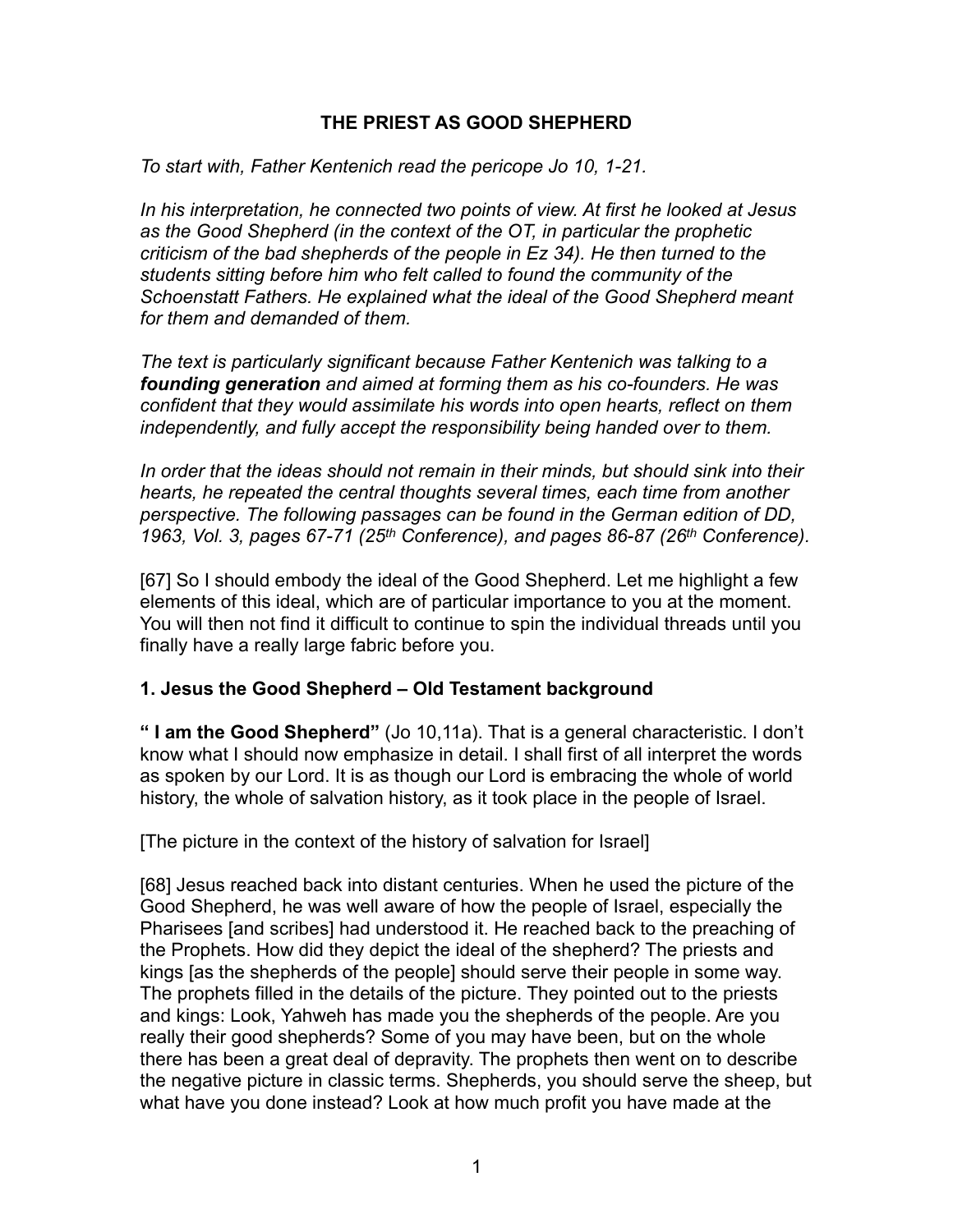expense of your sheep. You have fed yourselves on their milk, you have made use of their fat (see Ez 34,3).

[Prophetic criticism and prophecy of redemption]

Can you understand what that means? You have not served the sheep, you have abused the sheep [for your own selfish purposes]. The sheep had to serve you, you have not served them. Then [after this criticism] a great prophecy follows: A time will come when I will send you shepherds foreseen and pre-destined for you by God from all eternity. Our Lord is the answer to this prophetic utterance. We can assume that the people listening to him had a clear understanding of the context. The scribes and Pharisees lived out of the Scriptures, they taught out of the Scriptures [the Old Testament].

# **2. We, the disciples of Jesus – called to be shepherds**

The general criticism now begins. You should emphasize our Lord's words in this way: I am the Good Shepherd. Can you understand what that means? I am the Good Shepherd prophesied and foreseen by the Prophets.

[69] Let me ask you now to have the courage to apply those words to yourselves, precisely in the way you need them at present. This presupposes that our faith in our mission [for the Schoenstatt Family] has a solid foundation. You may then have the courage to tell yourselves: I am *the* good shepherd foreseen from all eternity for this little community, which I have now to lead, to bear, to imbue with soul; I am *the* good shepherd foreseen for this task.

[Application to those who bear responsibility: the Paterfamilias]

We will not find it difficult – especially since we are so strongly orientated to faith in Divine Providence – to remember at all times: What has become a reality in life here [in Schoenstatt] is in keeping with a plan. When we are together here as the 'founding generation' [of the new community], and when we think of the leader and leaders [the Paterfamilias of the little community], we think of the significance of those words: I am *the* good shepherd foreseen from all eternity for this epoch in time. None of my equals, no one before me, no one who comes after me, has been given the task which has been given to me. I was foreseen for it by God. I may be very clearly convinced, I can be certain that if I do not give my all to fulfill the task God has given me for the present situation, my life will ultimately be a tremendous fiasco. However, it will not just affect my own life [as Paterfamilias], the whole community will normally fail, because the shepherd foreseen for it has failed. I need somehow to see my mission with this organic one-sidedness, then I will become aware of how much depends on me…

[Application to each individual member with a view to leading the Schoenstatt Family]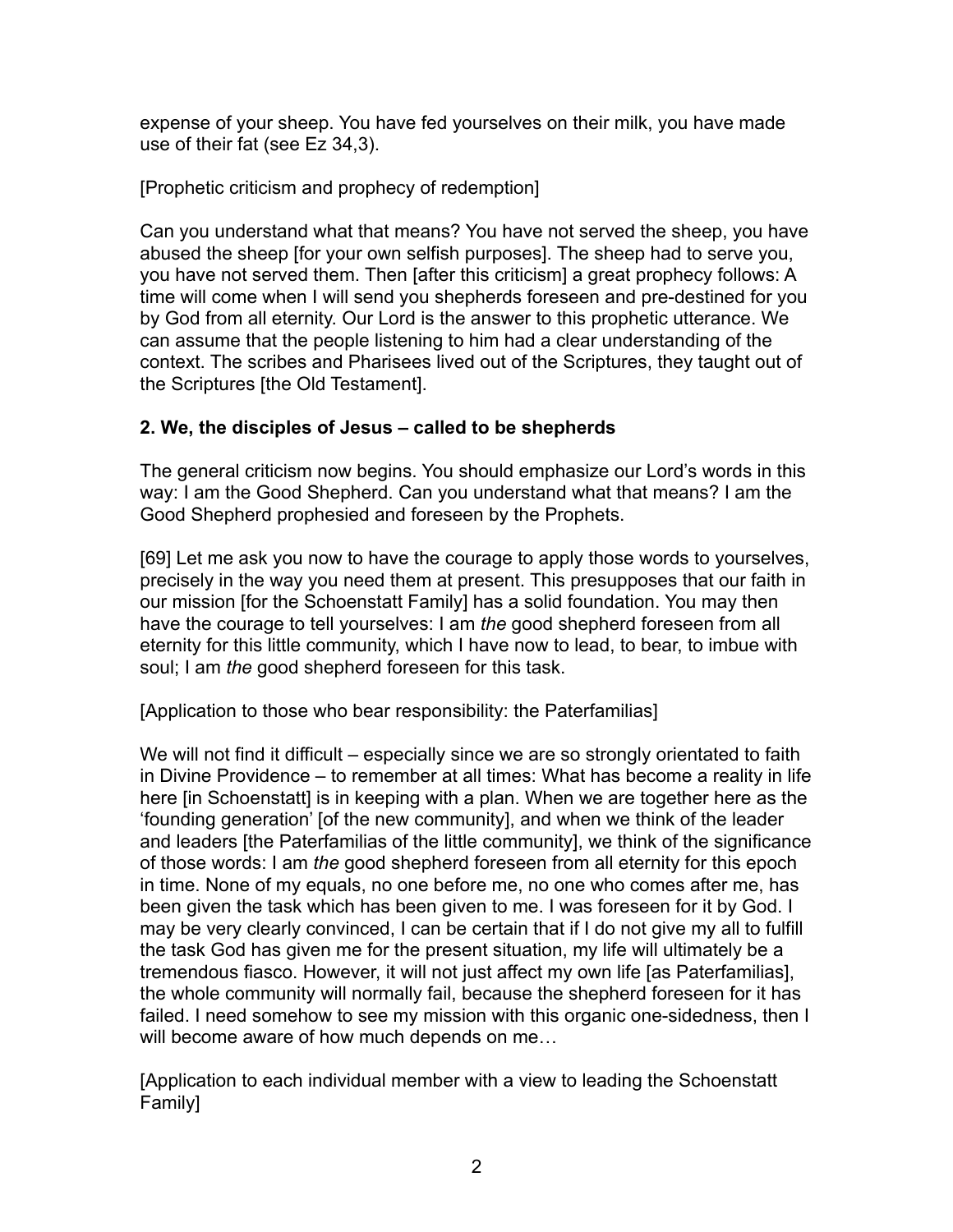If you realize that you are the beginning of the community of priestly leaders, and if you are aware that generation after generation will follow you, you will see clearly how much depends on our little community. How much! Unless we see our mission clearly, we will probably lead the generations that come after us astray. How much depends on the good shepherd [the paterfamilias], whom God has foreseen for us! How much depends on us as a community of leaders, of shepherds, of fathers!

[70] I think you cannot stress this sense of responsibility too much or too seriously. Otherwise we will be in danger of becoming mass-men on a higher level.

When you are together, you should, however, be careful not to think only of the coming generations. You must also think of your own generation here and now. When you meet, you should consider: what can we do for later on? However, you should not forget to ask as the same time: what are the needs of our little community here and now? […] Let me repeat: I am the good shepherd. We are the community of good shepherds, which has been given such a great mission, generation after generation.

[Summary of what was said in 26<sup>th</sup> Conference, pages 86-87]

[86] "I am the Good Shepherd". May I repeat something that is most important, and that I want to beg repeatedly for you to be given? It is this tremendously strongly anchored sense of responsibility. What does our Lord want to stress? He wants to point out how much responsibility he bears, because he is the Good Shepherd foreseen by the Father from all eternity for the whole world, and for the whole order of salvation.

I am the Good Shepherd. I have also been drawn into our Lord's work as a shepherd. For whom? First of all for our own circle [our little community]. Try to find out for yourselves whether it is an exaggeration when I say that I have been called by God – for as long as I live - to bear responsibility for the mission of our community for our present times. So if I fail, what will be the consequence? If I do not bear the full responsibility, disorder will enter into in the history of the world and salvation, and I will be to blame. So we can conclude that our community depends essentially on me and my fatherly activity.

[87] Let us pray for one another, so that these thoughts may touch us deeply, and that we may be torn out of the leveling tendency of our way of thinking and feeling. Perhaps we could formulate such ideas in a special little prayer we have made for ourselves and that also takes up our personal ideal. Then we will be able to impress the thoughts presented to us upon ourselves - not just on our minds, but also on our hearts.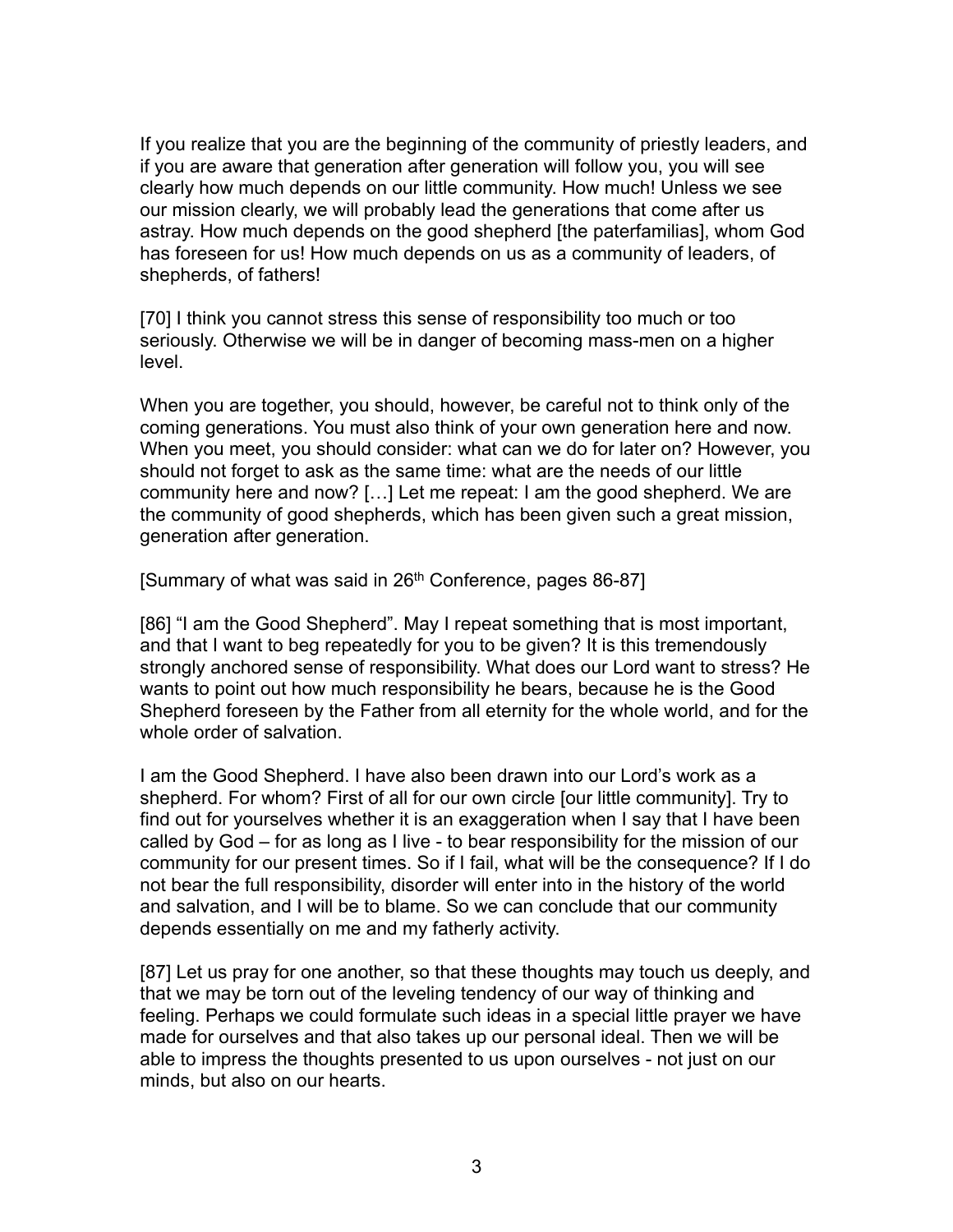[The three characteristics of the Good Shepherd]

[71] I would like to place the emphasis somewhere else as well: I am the *Good*  Shepherd*.* In contrast: I am not a bad shepherd. I am not a lazy shepherd. I am not a selfish shepherd. I am a good shepherd. Now comes the great question: How can we describe the ideal of the Good Shepherd? When you meditate on the parable [in John 10], you will find that our Lord describes himself from three points of view: The Good Shepherd is characterized by his

 Shepherd's love, Shepherd's concern and care, Shepherd's faithfulness.

# **3. Ways to assimilate these thoughts personally**

As I describe these qualities of the Good Shepherd, please keep two trends of thought in mind and think both these questions through for yourselves:

Firstly:

How did our Lord himself live the three characteristics of the Good Shepherd – the love of the shepherd, the faithfulness of the shepherd and the concern and care of the shepherd?

### Secondly:

What do these three characteristics mean in my life, presupposing that I have been called to the priesthood?

# $[...]$

[72] In conclusion, allow me to ask you once again to do what I have already suggested a number of times – we should try to break these thoughts up for yourselves into their tiny elements. It is less important to remember the large context; that is more a matter of study and learning. You can do this if you like. However, for our practical lives it seems to me to be better to pick out the thoughts that have touched your hearts somewhat. You can take it that God wants to impress you more deeply with those thoughts. If you like, you can help yourselves by asking three methodological questions:

a) What is God saying to me through these thoughts that have aroused me inwardly, that have inspired me?

b) What can I tell myself? And thirdly,

c) What do I want to say to God? What is my answer to him?

Then I should like to remind you again not to forget to allow the sun to shine on you. Which sun is meant? It could be our Lord, it could be the heavenly Father, it